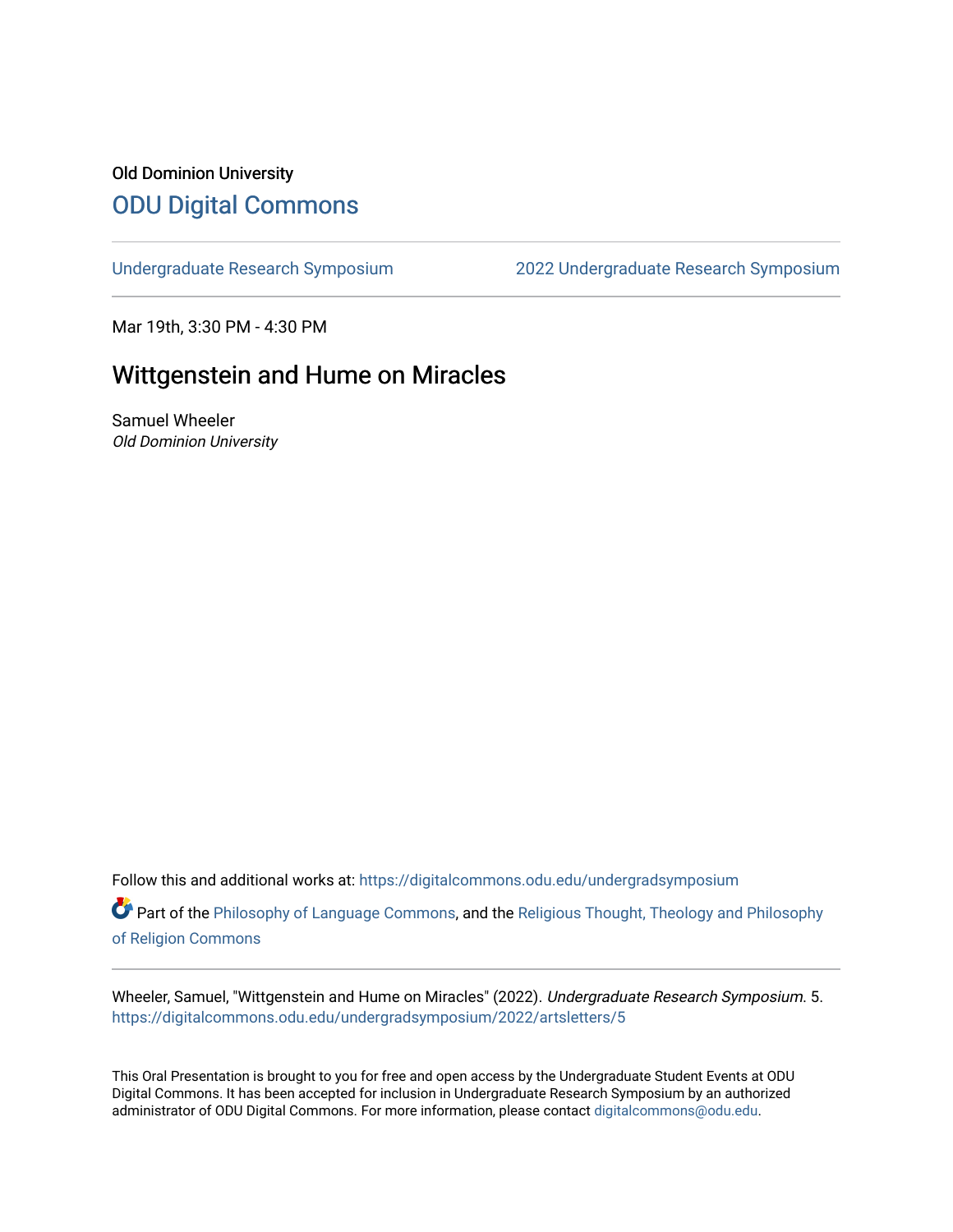Wittgenstein and Hume on Miracles

Samuel J. Wheeler, *Old Dominion University*

Philosophy of Religion, PHIL 313

3 December, 2021

Word Count: 2,073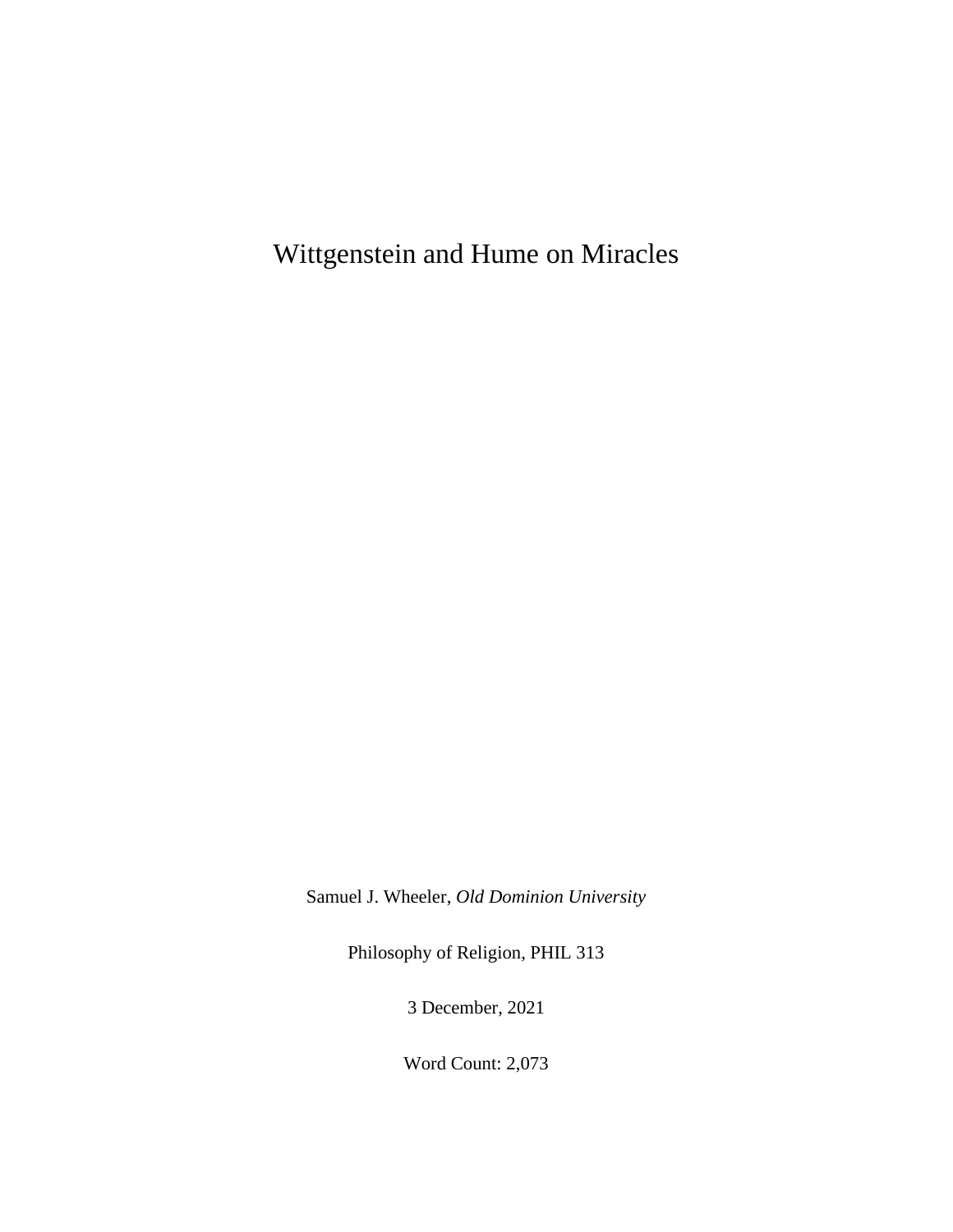In this paper, I intend to contrast the positions of Ludwig Wittgenstein and David Hume on miracles. While Hume holds that miracles are violations of laws of nature which can never be probable, Wittgenstein would reject this definition. Instead, he takes a broader stance on miracles and holds that many events which are not transgressions of laws of nature can be seen *as* miraculous. And the point of this is to highlight the vastly different events *we call* miracles. *Contra* Hume, Wittgenstein thinks that even some of our greatest certainties can call up in us a sense of absolute wonder and awe, and thus, be thought of as miracles.

### **I.**

In his famous article "Of Miracles," which appeared as section X in his book, *An Enquiry Concerning Human Understanding*, David Hume defines a miracle as a "violation of the laws of nature."<sup>1</sup> In the section, Hume is arguing against one *justifiably* believing in the occurrence of miracles. And this follows immediately from his definition of a miracle. For Hume, our belief in the occurrence of an event is based on both probability and testimony. Since a miracle is supposed to be a violation of a law of nature (which necessarily holds), it could never be probable. To think so would be to posit not only that the law no longer holds, but also that its holding is *improbable.* But neither should we believe that a miracle has occurred based on the presence of testimony. If we are going to believe something based on testimony, there needs to be a greater number of testimonies in favor of the event's occurrence than against. For Hume, this can never be the case because, "in matters of religion, whatever is different is contrary."<sup>2</sup> Since members of other religions claim the occurrence of their own miracles (by members or prophets of their religion), and would reject the miraculous powers of those from other religions,

<sup>1</sup> David Hume, *An Inquiry Concerning Human Understanding,* ed. Peter Millican (Oxford: Oxford University Press, 2007), 83.

<sup>2</sup> Ibid., 87-88.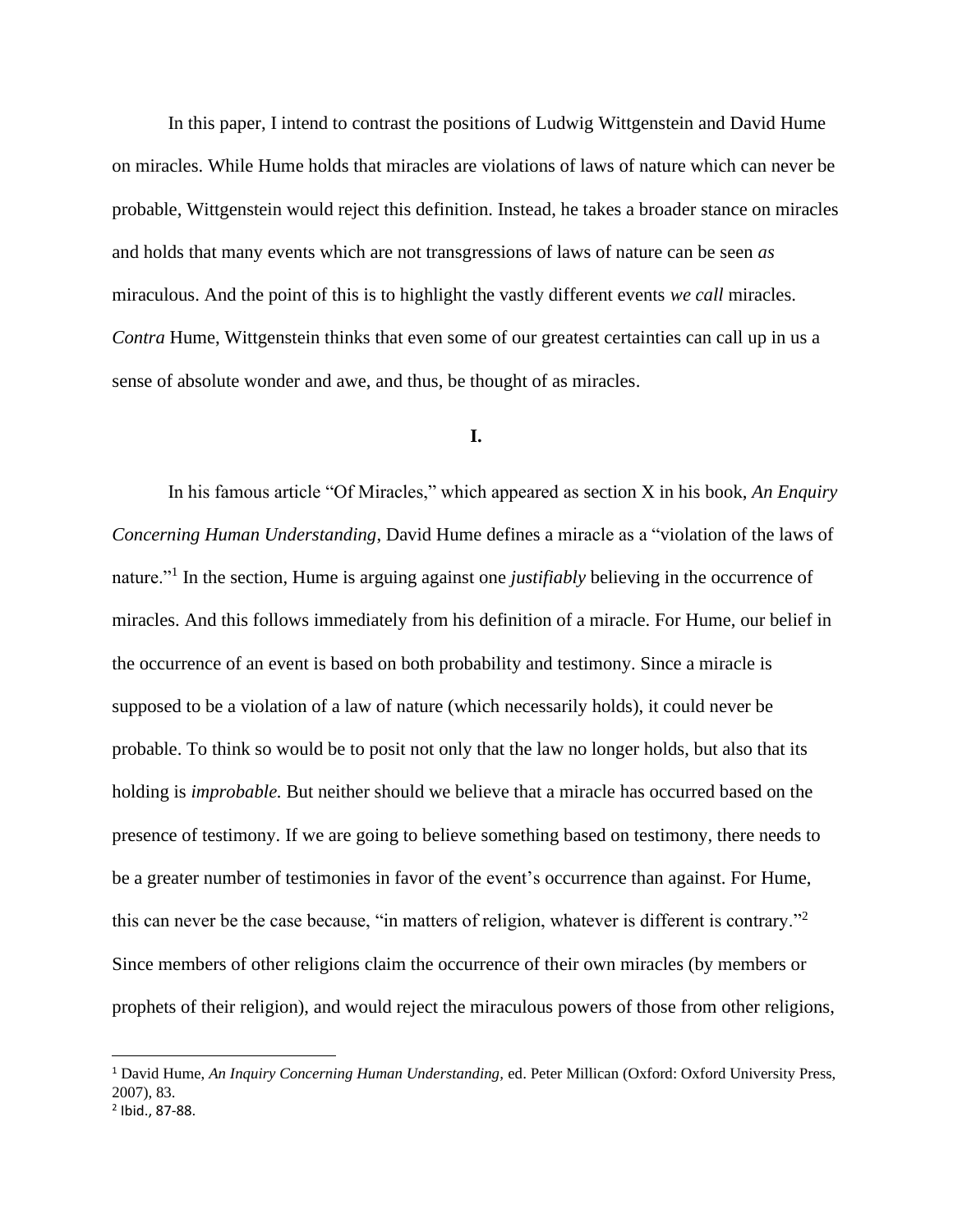there will always be more contrary testimonies than ones in favor.<sup>3</sup> Take, for example, the Christian claim that Jesus Christ miraculously rose from the dead, and in doing so, sacrificed himself for the sins of humanity. If a person who believed a different religion were to accept this, they would be going against the claims of their own religion. In this way, their claims about human need and salvation and the Christian's are mutually exclusive, and to accept one is, in a sense, to reject the possibility of the other.

Of course, in order for one to accept Hume's argument against justifiably believing in the occurrence of miracles, one must also accept his definition *of* a miracle. His definition is extremely restricting in what it allows us to call a miracle, and an important question to ask is: does this line up with our everyday use of the word 'miracle'? It is my contention that Hume offers a definition of 'miracle' that does not match the way we commonly use the word. In section two, we will look at a different account of miracles offered by Ludwig Wittgenstein. For him, to call something a miracle is simply to look at the event in a certain way. To look at it with awe and wonder. This way of viewing miracles is much more in line with the way in which we use the word in our everyday lives. This, of course, isn't to say that Hume offers a *wrong*  account of miracles. But rather, his belief that, "Nothing is esteemed a miracle, if it ever happen in the common course of nature"<sup>4</sup> isn't in line with our actual ways of speaking.

<sup>&</sup>lt;sup>3</sup> Hume also offers different arguments for not believing in the occurrence of miracles through testimony. E.g., p. 85: "The many instances of forged miracles, and prophecies, and supernatural events, which, in all ages, have either been detected by contrary evidence, or which detect themselves by their absurdity, prove sufficiently the strong propensity of mankind to the extraordinary and the marvellous, and ought reasonably to beget a suspicion against all relations of this kind." And p. 86: "It forms a strong presumption against all supernatural and miraculous relations, that they are observed chiefly to abound among ignorant and barbarous nations; or if a civilized people has ever given admission to any of them, that people will be found to have received them from ignorant and barbarous ancestors, who transmitted them with that inviolable sanction and authority, which always attend received opinions."

<sup>4</sup> Ibid., 83.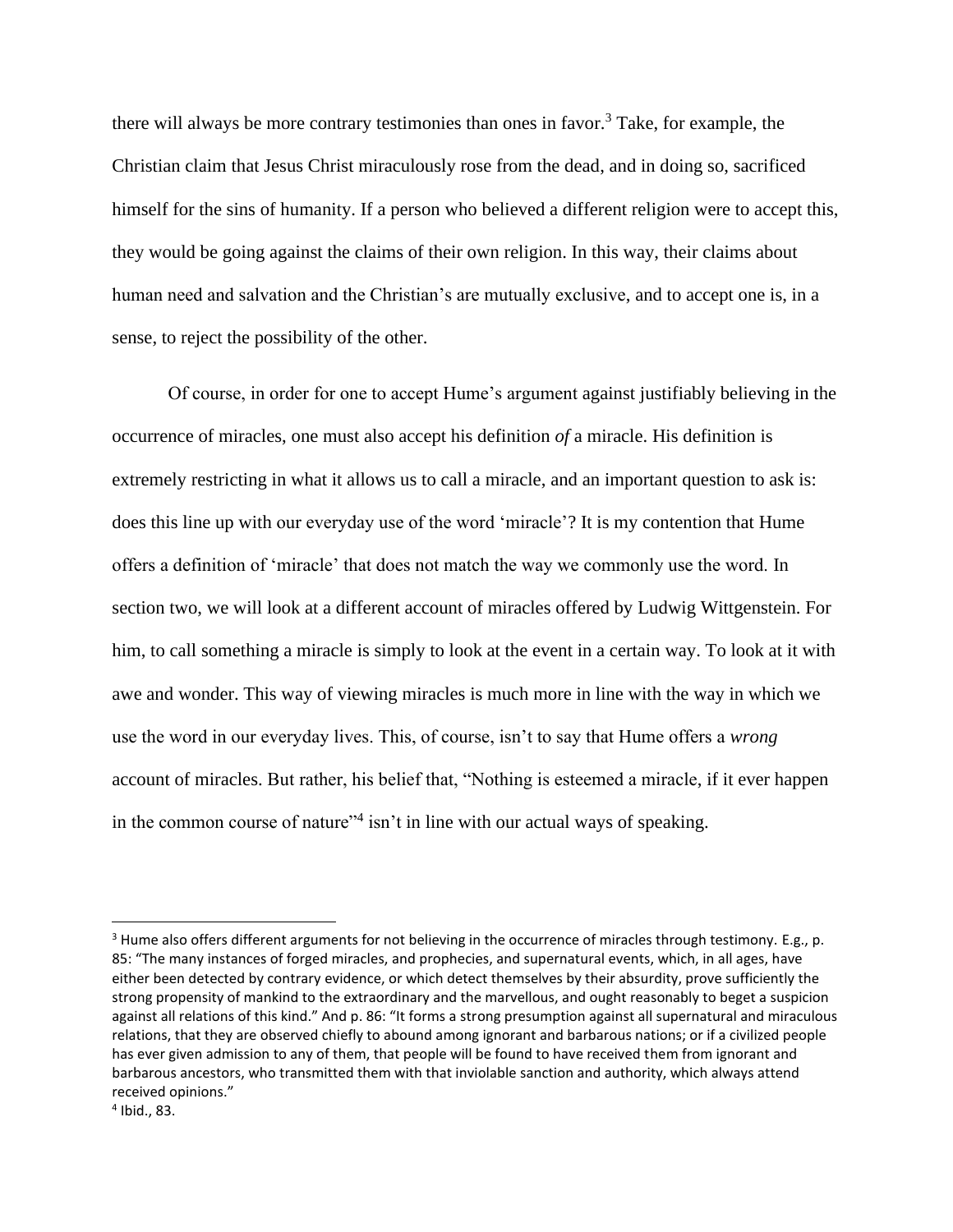**II.**

In Wittgenstein's *A Lecture on Ethics,* he gives an example of an event that we often view with wonder and awe, but is not a transgression of any law of nature. When one thinks of the world, their place in it, and the circumstances that have allowed one to be here, one often has a feeling that could be described as a "*wonder at the existence of the world*."<sup>5</sup> This is not a simple amazement at the *way* things are, but *that* things are at all. For him, this feeling can just as well be described as "the experience of seeing the world as a miracle."*<sup>6</sup>*

It is very important that Wittgenstein uses the expression "seeing the world *as* a miracle" here, as opposed to asserting that the world *is* a miracle. For it is also possible to view the world's existence as not a miracle at all. The scientist, e.g., when trying to give an explanation for the world's existence, does not view it as a miracle. She views it as something to be gotten clear about, an event that we can explain and not something to wonder about. Later in the lecture Wittgenstein gives an example of a student's head suddenly transforming into the head of a lion.<sup>7</sup> For him, there would be two different ways of viewing and reacting to this event. The one person would immediately fetch a doctor and look for a scientific explanation of the event, but the other would see the event *as* a miracle.<sup>8</sup> To look for a scientific explanation would be precisely to reject the miraculous nature of the event, i.e., it would be to look at the event, not with

<sup>5</sup> Ludwig Wittgenstein, *Philosophical Occasions,* ed. James C. Klagge and Alfred Nordmann (Cambridge: Hackett Publishing Company, 1993), 41.

<sup>6</sup> Ibid., 43.

 $<sup>7</sup>$  Ibid.</sup>

<sup>&</sup>lt;sup>8</sup> C.f. In the movie "Pulp Fiction," there is a scene where two of the main characters are shot at from a few feet away, but the bullets somehow miss them entirely. One character responds to the event by pointing out how "lucky" there are, the other, calls the event a case of "divine intervention" and a "miracle." Both characters view their barely surviving in completely different, and contrasting ways. For the second character, something is missing entirely when one tries to pass it off as just "luck." He can't help but seeing their surviving as a miracle from God.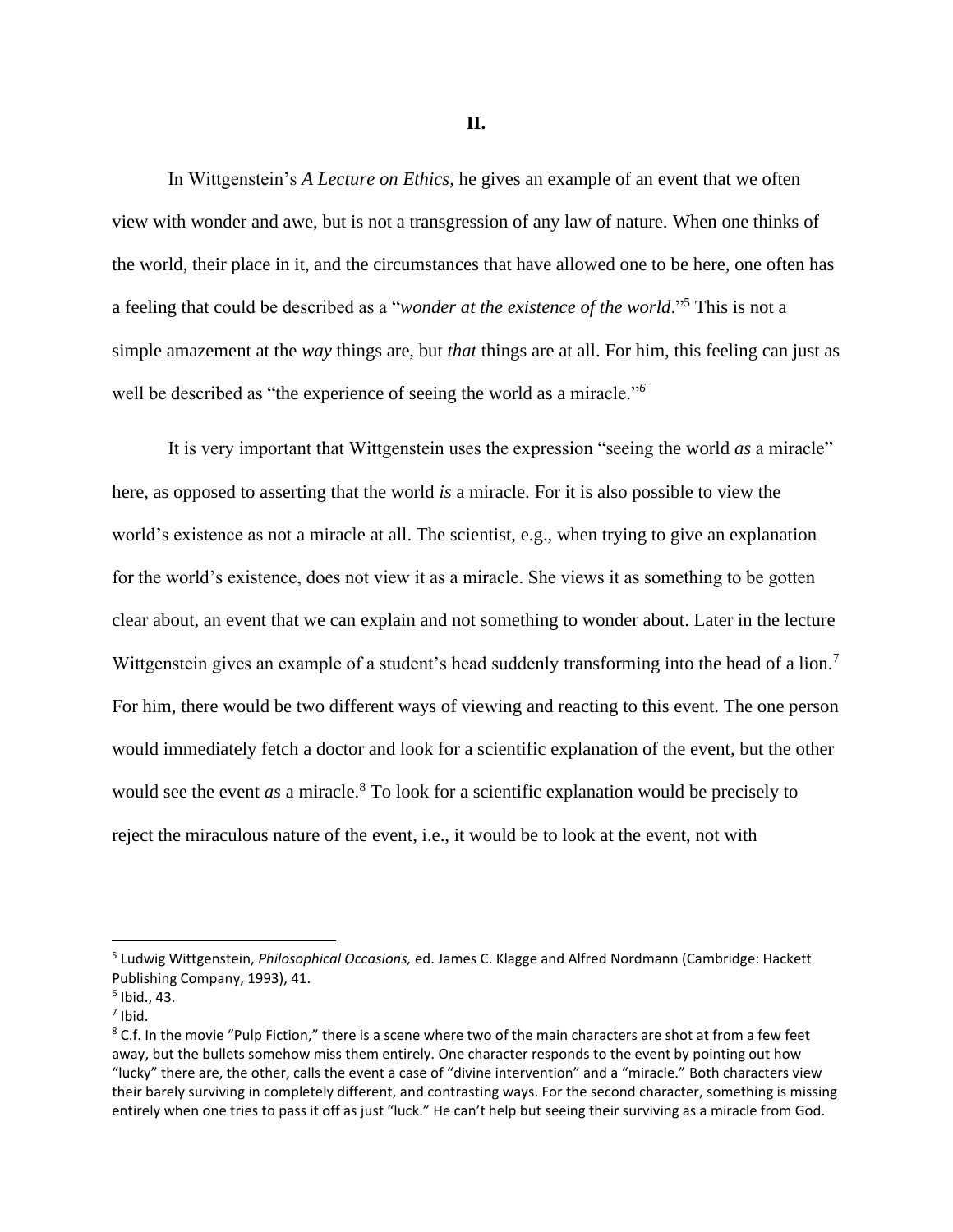amazement, but as something that we can give an explanation for.<sup>9</sup> Wittgenstein gives this second example as a much clearer case where viewing an event in a certain way is a matter of viewing it *as* miraculous or, in contrast with this, as something to be explained by science. When we view the event as something to be explained by science, "it is clear that…everything miraculous has disappeared." For "the scientific way of looking at a fact is not the way to look at it as a miracle."<sup>10</sup>

Now this "seeing the world as a miracle" is a feeling that many would admit to having had, and yet, the world's existence is certainly not a transgression of a law of nature as Hume tries to characterize *all* miracles. But to further stress this point that we often refer to events as miraculous even though they do not transgress laws of nature, let us look at some other cases.

When a mother is pregnant, people often talk about the *miracle of childbirth.<sup>11</sup>* But is childbirth a miracle, according to David Hume's definition? If it were, then it would have to be improbable that any human being were ever born, and any testimony of a child's birth would have be untrustworthy. But this obviously is not the case. And yet, most people understand us when we refer to childbirth as a miracle. This expression gets at the gravity and seriousness of childbirth. In *Culture and Value,* Wittgenstein offers an example that is similar. He says: "The miracles of nature…(The blossom, just opening out. What is *marvelous* about it?) We say: 'Just look at it opening out!'."<sup>12</sup> When one sees a beautiful flower blossoming, one often looks at it in

<sup>&</sup>lt;sup>9</sup> Often, when watching someone perform magic, we begin by trying to think of the different ways in which the magician could have performed this "trick." *That* is the scientific viewpoint – trying to find an explanation for the occurrence of the event – and not simply looking at it in awe.  $10$  Ibid.

 $11$  C.f. the miracle of modern medicine, the miracle of love, etc. None of these are examples of "transgressions" according to Hume's definition, and yet, they are phrases we use and understand.

<sup>12</sup> Ludwig Wittgenstein, *Culture and Value,* ed. G.H. Von Wright, trans. Peter Winch (Chicago: The University of Chicago Press, 1980), 56e.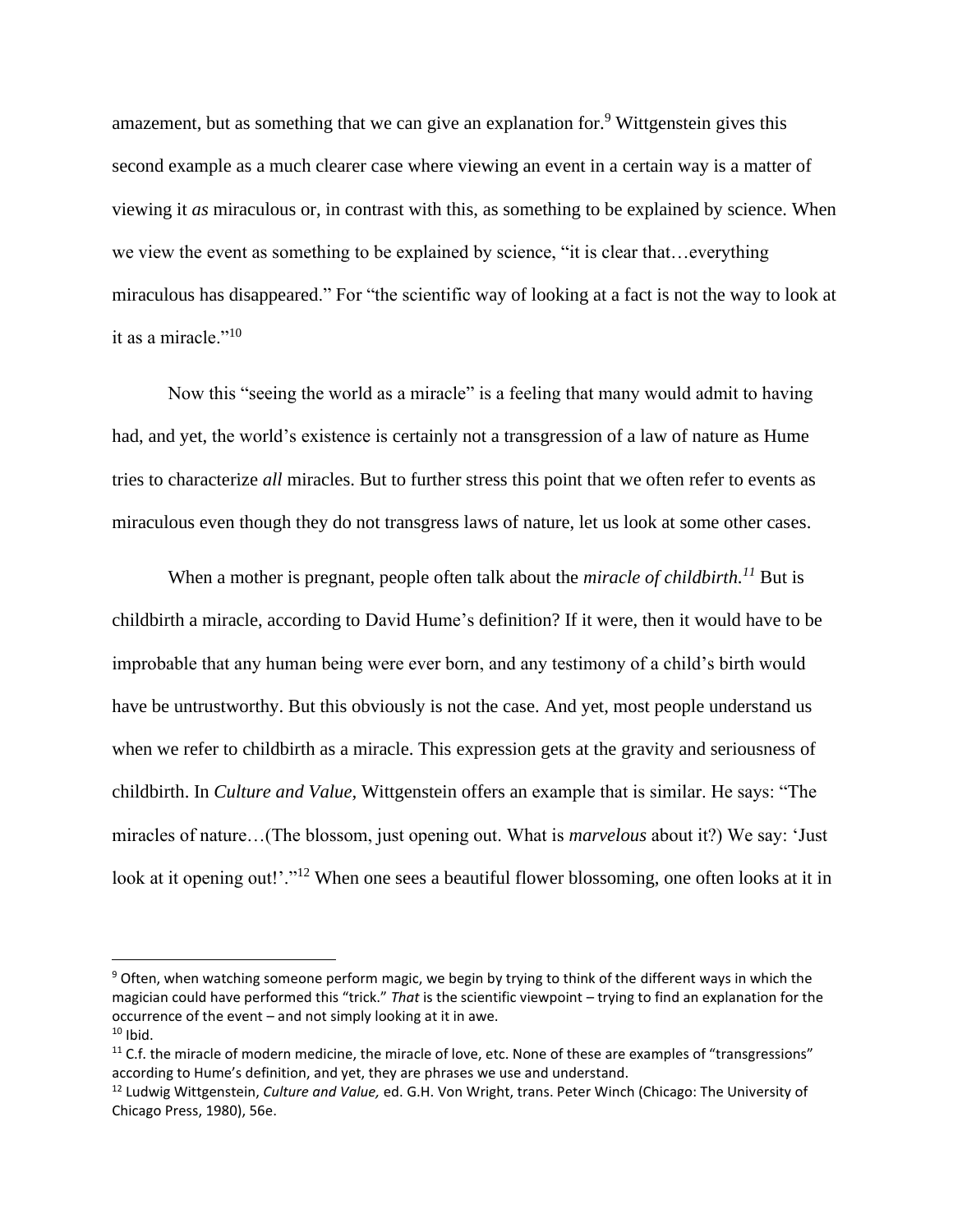amazement. One wonders at the fact that nature can produce such beautiful creations.<sup>13</sup> Again, this is in contrast with the botanist who may view the blossoming as *simply* a chemical or biological process. To explain the blossoming or beauty of the flower in this way is not to view its existence as a miracle at all. But the important point is that one *can* view the blossoming as a miracle, as something to look at with amazement.

Wittgenstein even thinks one can view an event which is shown to be a possible case of "cheating" *as* a miracle. In his *Lectures on Religious Belief,* he imagines a person who says: "The balance moves when I will it to move." But he then points out that "it is not covered up, a draught can move it, etc."<sup>14</sup> To this, he remarks:

I could imagine that someone showed an extremely passionate belief in such a phenomenon, and I couldn't approach his belief at all by saying: 'This could just as well have been brought about by so and so' because he could think this blasphemy on my side. Or he might say: 'It is possible that the priests cheat, but nevertheless in a different sense a miraculous phenomenon takes place there.' I have a statue which bleeds on such and such a day in the year. I have red ink, etc. 'You are a cheat, but nevertheless the Deity uses you. Red ink in a sense, but not red ink in a sense.'<sup>15</sup>

Here, Wittgenstein is again stressing the fact that many events can be viewed *as* miracles,

regardless of whether or not it is possible to give an explanation for their occurrence.<sup>16</sup> The case

of a priest with red ink is certainly a borderline example of anything we would want to call a

miracle, but one can view the priest as used *by* the Deity to evoke in others a sense of wonder

<sup>13</sup> Wittgenstein is constantly stressing the point that often times, one cannot help but seeing an event *as*  miraculous. In Culture and Value (45e), Wittgenstein gives an example of trees bowing down at the words of a saint. He goes on to say: "The only way for me to believe in a miracle in this sense would be to be *impressed* by an occurrence in this particular way. So that I should say e.g.: 'It was *impossible* to see these trees and not feel that they were responding to the words.' Just as I might say 'It is impossible to see the face of this dog and not to see that he is alert and full of attention to what his master is doing'."

<sup>14</sup> Ludwig Wittgenstein, *Lectures and Conversations on Aesthetics, Psychology, and Religious Belief*, ed. Cyril Barrett (Berkeley: University of California Press, 1966), 61.

 $15$  Ibid.

<sup>&</sup>lt;sup>16</sup> Compare "Red ink in a sense, but not red ink in a sense" to the doctrine of transubstantiation. The Catholic priest might say something like "it's bread in a sense, but *not* bread in a sense." Whether or not the bread is really transformed into the body of Christ is irrelevant to the believer. For the devout Catholic, the miracle of transubstantiation isn't something to be tested by science. To do so would not only be sacrilegious, but would also fail to demonstrate accurately the role that the Eucharist plays in the believer's life.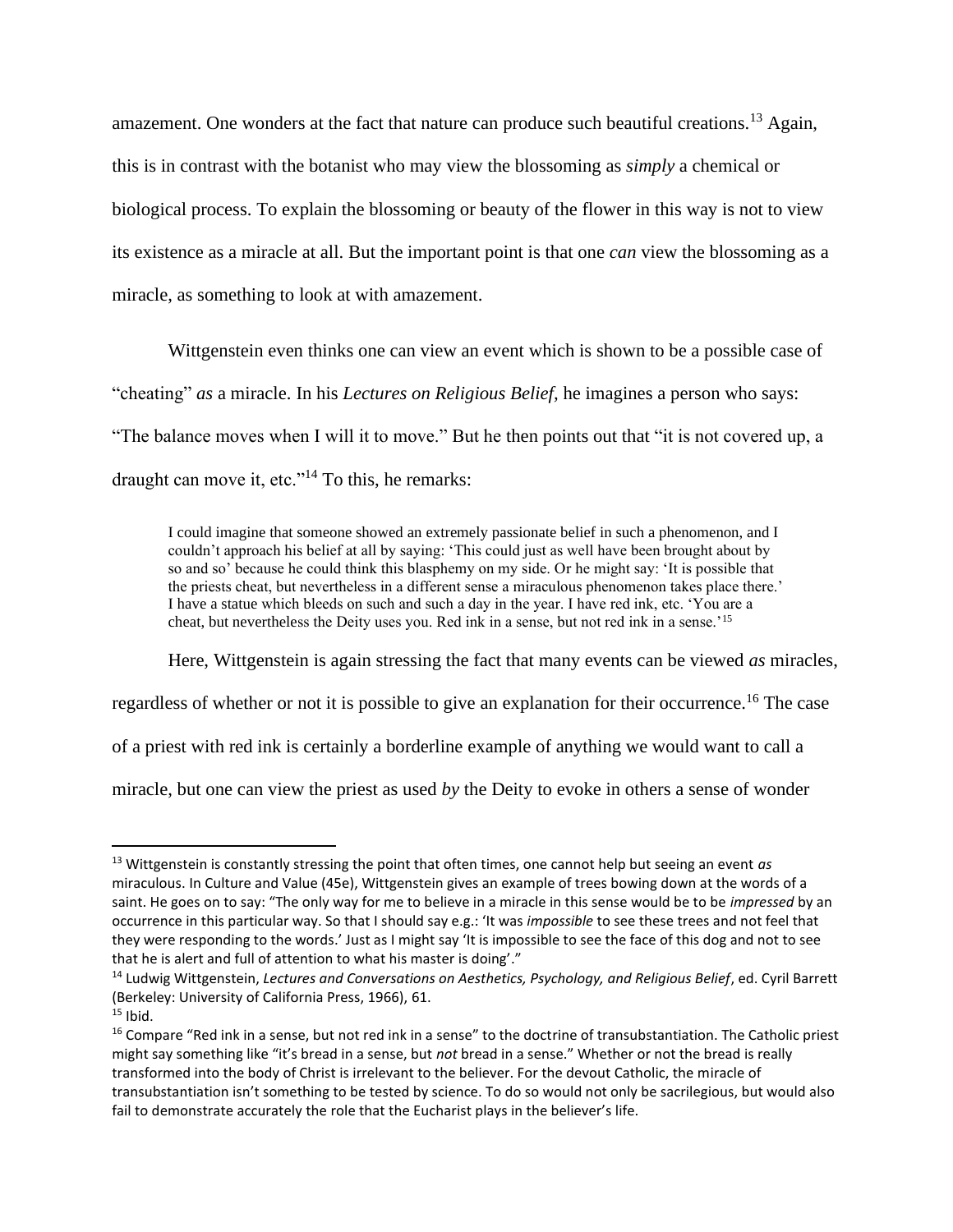and awe. For the person who views the "bleeding" *as* a miracle, the priest's owning red ink is entirely irrelevant. If someone were to bring it up that the priest could be "cheating" them and asked questions like, "Can it only be explained in this way? Can't it be this or that?,"<sup>17</sup> they would consider that blasphemous, since it is not possible to view the event as simultaneously a miracle and a case of cheating (which opens it up to scientific explanations). If the priest uses red ink, then the miracle lies in the fact that the Deity used this person to evoke wonder in the people who view the statue's "bleeding."

#### **III.**

One immediate objection to this view of miracles is that to call something like "childbirth" a miracle is to use the word in a derivative sense. The idea here is that our original sense of "miracle" refers to the things that Hume discusses, events which are supposed to be transgressions of laws of nature. When we refer to the world's existence, childbirth, or the blossoming of a flower as miracles, we are only using the word in a *secondary* sense. Wittgenstein would certainly agree that we are using the word "miracle" in a much different sense in all of these cases. In fact, one of his goals in philosophy is to show that confusions arise *because* we fail to recognize the variety of senses that a word may have. But for Wittgenstein, the fact that we do use the word "miracle" in a variety of ways does not mean that one use of that word is primary. Wittgenstein uses the metaphor of a rope to describe the way in which words may have a variety of meanings and uses. He says:

We find that what connects all the cases... is a vast number of overlapping similarities, and as soon as we see this, we feel no longer compelled to say that there must be some one feature common to them all. What ties the ship to the wharf is a rope, and the rope consists of fibres, but it does not

<sup>17</sup> Ibid., 60-61.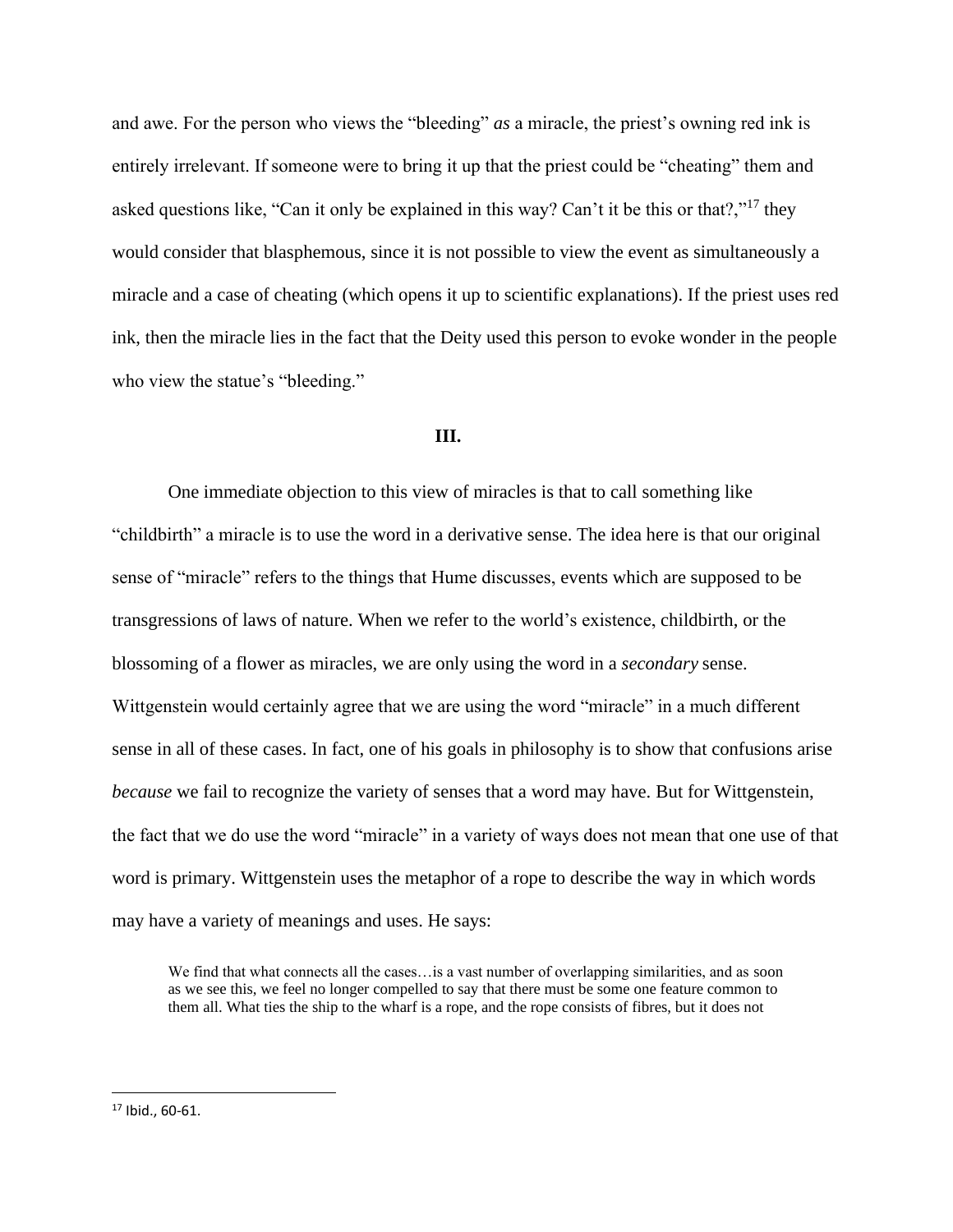get its strength from any fibre which runs through it from one end to the other, but from the fact that there is a vast number of fibres overlapping.<sup>18</sup>

Applying this to the concept of a miracle, we can see that the word, while used in a variety of ways, does not have *one* use that is primary. For Wittgenstein, to describe childbirth or the blossoming of a flower *as* a miracle is just as legitimate a use of the word as when we describe events which are supposed to have violated laws of nature. We may be employing a different sense of the word "miracle," but that doesn't mean it is derivative or metaphorical. Nor does it mean that one sense is entirely dependent on the other, just like there is no single fibre that runs the entirety of the rope for which all other fibres are dependent.

Ultimately, what Wittgenstein is trying to do with his comments on miracles is to point out the variety of events that we can see *as* miraculous. Seeing the events in this way does not necessitate our positing them as transgressions of laws of nature, it simply requires us to look at the events with a sense of awe and wonder. And this makes it is possible to view even the simplest things in life, like the blossoming of a flower, *as* miracles.

<sup>18</sup> Ludwig Wittgenstein, *The Blue and Brown Books* (New York: Harper and Rowe, 1960), 87.